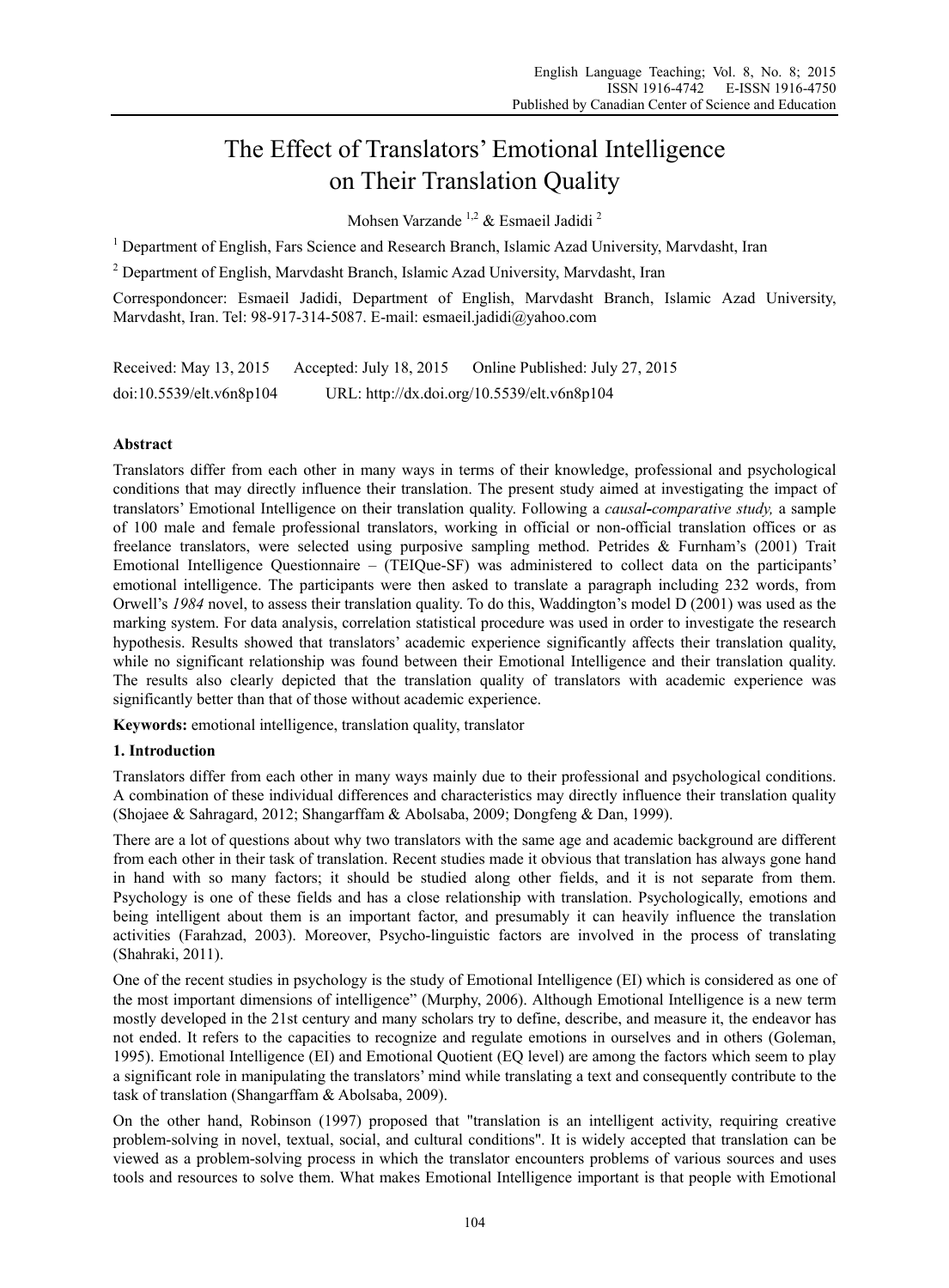Intelligence are able to control their feelings, utilize their affective data to lead their thoughts and activities and provide themselves with more opportunities to think and be more creative and to aim their emotions at solving problems which, in turn, link to successful translation and the quality of translation (Sobhaninejad & Yoozbashi, 2008; Schmidt, 2005). That is why the present study approaches Emotional Intelligence from this point of view.

As Chen (2007) claimed, "it is unquestionable that the process of translation needs to engage in a great deal of decision-making activities" (Cited in Venuti, 2008). Considering the process of decision-making in translation as a particularly complex procedure, Wills suggested that the translator should pay attention to factors that lead to choices, rather than on the choices themselves (cited in Baker, 2001). There is also a general consensus among translation researchers that the decision-making process also plays a salient role in translators' performance and the quality of their translation (Darwish, 1999). The decision-making process is, in turn, influenced by the behavior, psychological disposition (Schmidt, 2005), cognitive, emotional (Hansen, 2005) and individual characteristics (Coba, 2007; Hubscher-Davidson, 2007; Wilss, 1998; Karimnia & Mahjubi, 2013). Furthermore, "according to popular opinion and work-place testimonials, Emotional Intelligence increases performance and productivity" (Lam & Kirby, 2002).

Therefore, the necessity of investigating translators' Emotional Intelligence is of great importance; For instance, Nassimi (2009) demonstrated that there is a positive relationship between EQ and the quality of children's literature translation. Hence, it is good for students to know more about it during their courses because translators may come across texts in various genres like literature may be influenced by the EQ of the translator (cited in Shangarffam & Abolsaba, 2009).

A brief review of the literature indicates that Emotional Intelligence has proved to be correlated with successful task performance (Schutte, 2001). As certain career fields place a higher emphasize on Emotional Intelligence abilities than others, further research should focus on a specific Emotional Intelligence construct which successfully predicts translators' job performance (Shipley et al., 2010).

To sum up, Emotional Intelligence is one of the factors that seem to affect the translator's performance and his/her translation quality. Since Emotional Intelligence influence academic achievement (Mavroveli & Sánchez-Ruiz, 2011), academic performance (Petrides, Pita, & Kokkinaki, 2007; Shipley et al., 2010; Lam & Kirby, 2002, creativity (Mavroveli & Sánchez-Ruiz, 2011; Lam & Kirby, 2002) and decision-related emotions (Sevdalis, 2007) as well as writing performance and understanding the perspectives of other people (Abdolrezapour, 2013), the importance of investigating its impact on translators and their translations is further highlighted.

Another main point which makes the present study significant is that there has been very little research in Translation Studies regarding the effect of translators' Emotional Intelligence on their translation quality. Therefore, the focus of the present study is to investigate whether the translators' Emotional Intelligence influence their translation quality.

This study was designed to seek answers to the following question:

Is there any significant relationship between translator's Emotional Intelligence and their translation quality?

Based on the aforementioned research questions, the following hypothesis was formulated:

There is a significant relationship between translator's Emotional Intelligence and their translation quality.

# **2. Review of literature**

Although many fields of study have been working on this concept, Emotional Intelligence is a completely new topic in translation studies and there is very little research regarding the impact it exerts on translation quality. Taking into account the nature of translation, it seems that Emotional Intelligence may directly or indirectly influence the process and product of translation; however, in one study, Shangarffam & Abolsaba (2009) found thoroughly different findings. They provided evidence that there was not a significant relationship between the Emotional Intelligence and the quality of the translation among the students of translation studies. On the contrary, Hubscher-Davidson (2013) found that there was a difference between the trait Emotional Intelligence scores of literary and non-literary translators in terms of emotion regulation. Results are consistent with studies showing that people with higher EI are able to handle the affective nature of texts particularly well. Hubscher-Davidson (2013) maintained in order to gain a deeper understanding of translation and interpreting processes, it is both necessary and desirable to investigate translators' emotional intelligence. As cited in Shangarffam and Abolsaba (2009), in Nassimi's (2009) study, it was also demonstrated that there is a positive relationship between EQ and the quality of translation. Also, according to Pahlavani & Asroush (2013), the level of Emotional Intelligence might be one of the possible factors manipulating the translators' mind. The result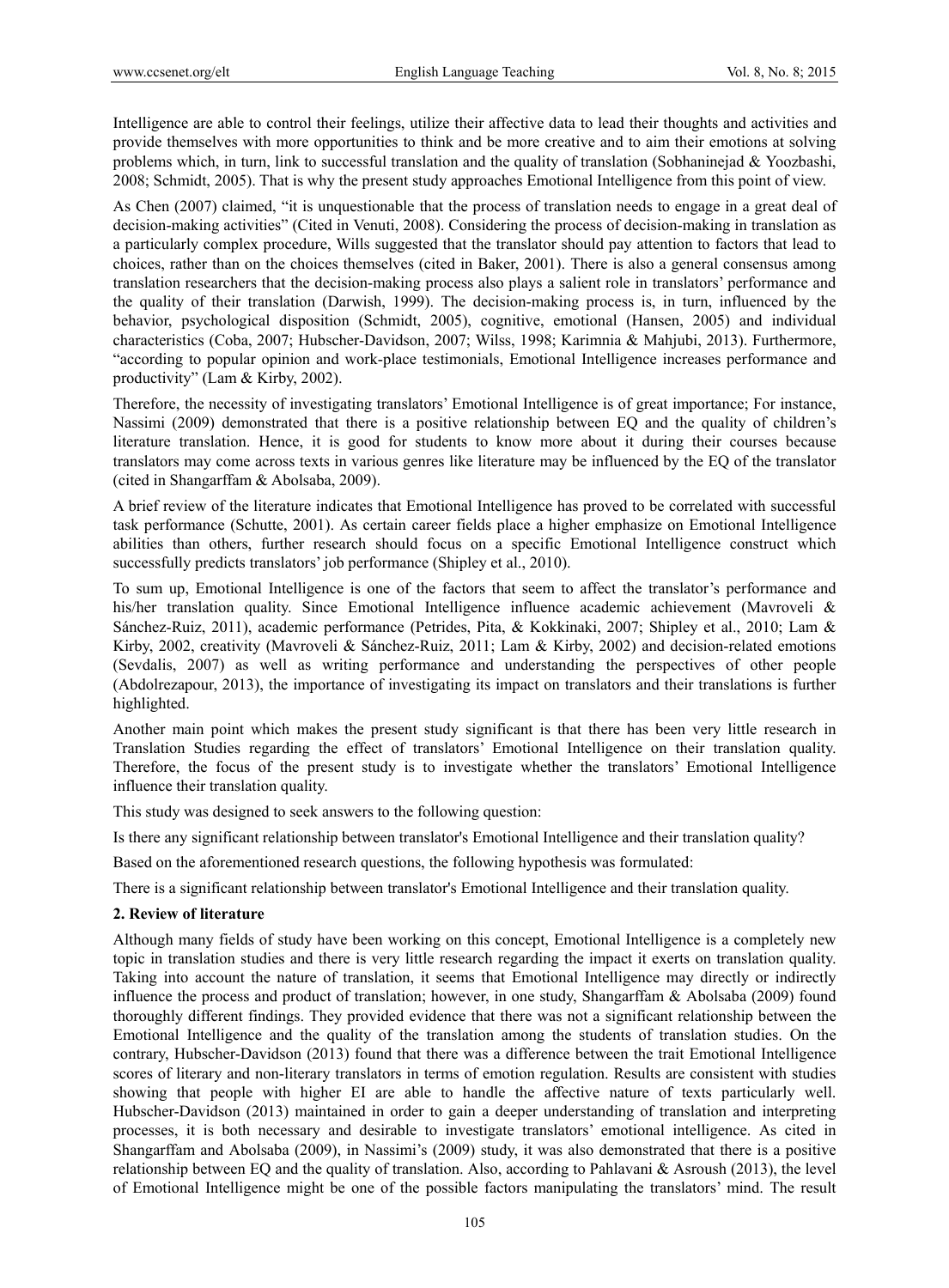showed there was a positive and significant relationship between the learners' EQ and their success in oral translation performance. In another study, Singureanu (2014) highlighted the importance of Emotional Intelligence in the work of interpreters. Singureanu found that an Emotionally Intelligent interpreter will not necessarily be a better interpreter but he/she would definitely be a more adjusted professional who inspires confidence and to some extent this could reflect on the level of success in his or her career. Singureanu (2014) further suggested that the first step would be to introduce Emotional Intelligence in academic courses or to incorporate it in the training of interpreters.

#### **3. Methodology**

#### *3.1 Design*

The design of this quantitative study was causal-comparative in nature. In this design, cause was identified as the translators' emotional intelligence, and its effect on the translation quality remained to be investigated.

#### *3.2 Instruments*

1) For measuring the participants' EQ, Trait Emotional Intelligence Questionnaire (TEIQue-SF) was used. This is a 30-item questionnaire designed to measure the individuals' Emotional Intelligence. It was designed and validated by Petrides & Furnham (2003).

2) Waddington's translation quality assessment model D was used to determine participants' translation quality. This model is designed and validated by Waddington (2001). Model D actually consists of combining error analysis and holistic methods of Waddington model in a proportion of 70/30, respectively.

# *3.3 Participants*

The population under study was a group of professional translators, working in official and non-official translation centers, and freelance translators. For selection and homogeneity purposes, subjects were selected to be translators with 2-7 years of experience. Individuals with both Bachelors' and Masters' degrees in translation and those who have studied or lived abroad were excluded from the study to minimize the impact of their academic experience and proficiency level. 100 translators selected using purposive sampling method participated in the study.

#### *3.4 Data Collection Procedures*

First, the study participants answered the demographic questions; then they completed the *TEIQue-SF*  questionnaire and the total EQ scores were computed. Then, the study participants were asked to complete a translation task in 30 minutes. The translations were assessed and scored based on Waddington's model D. To do so, a paragraph containing 246 words was given to be translated into Persian; the text was part of the Orwell's *1984* novel. The scores were entered in SPSS 21.0 for further statistical analysis.

# *3.5 Data Analysis*

After data entry, the appropriate statistical analysis including descriptive statistics (Frequency, Percentage, Mean and Standard Deviation) were used to analyze demographic data; in order to investigate the research hypothesis, correlation statistical procedure was used.

#### **4. Results**

# *4.1 Reliability of the Measures*

The reliability of the measures and instruments was estimated as a preliminary step by Chronbach's alpha which supported the previous reliability findings of the instruments' developers. The Chronboch's alpha was estimated to be 0.86 for the translated version of Petrides and Furnham's TEIque. The reliability of Waddington's model D was also calculated to be 0.82.

# *4.2 Results of The Descriptive and Inferential Statistics of Variables*

For selecting the correct statistical procedure in this study, the normality of the scores was initially checked which means that the scores on the dependent variable should normally distribute. The following normal Q-Q Plot showed that the distribution of scores was reasonably normal. Since the normality assumption was met, the tests used in this study were kind of parametric techniques.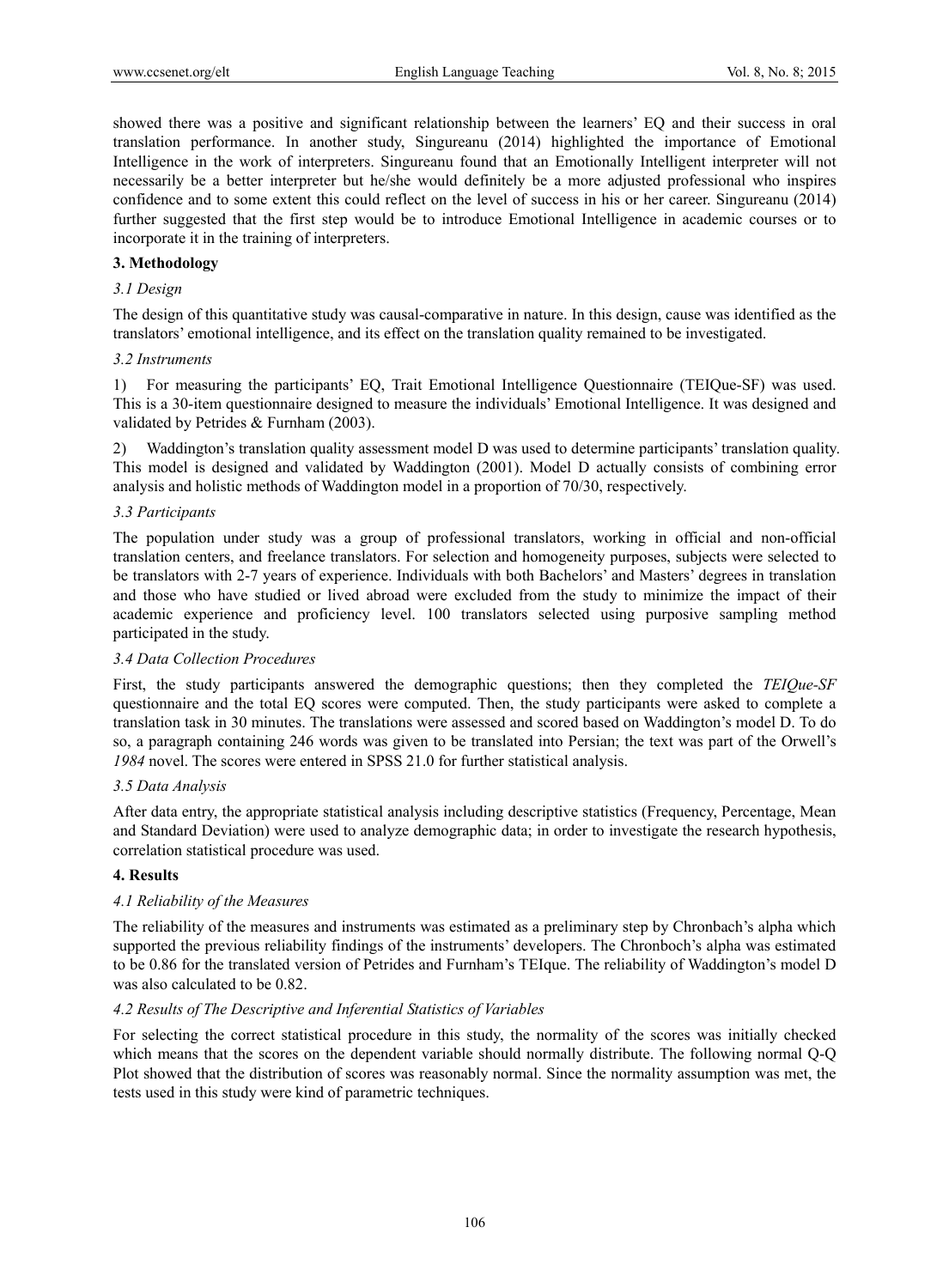

Figure 1. Q-Q plot for the normality of the scores

A total of 100 translators completed the questionnaires. The mean age of the participants was 28.2 years (SD 6.8). Table 1 summarizes the results of descriptive statistics of the variables.

| Table 1. Descriptive statistics of variables |  |  |  |  |
|----------------------------------------------|--|--|--|--|
|----------------------------------------------|--|--|--|--|

|                       | workplace | gender | Academic experience | Years of experience age |         |
|-----------------------|-----------|--------|---------------------|-------------------------|---------|
| N                     | 100       | 100    | 100                 | 100                     | 100     |
| Mean                  |           |        |                     | 4.0404                  | 28.2828 |
| <b>Std. Deviation</b> |           |        |                     | 1.95312                 | 6.83036 |

Table 2 reveals the results of total EQ among the study participants in each group. Mean total EQ of the participants was 101.6 with and (SD 16.01).

|                 | $\blacksquare$<br>. . | Mean  | <b>SD</b> |
|-----------------|-----------------------|-------|-----------|
| <b>Total EQ</b> | 100                   | 101.6 | 16.01     |

Table 2. Descriptive statistics of variables (Total EQ)

Tables 3 and 4 present the results of scoring the translations based on Waddington's model D which was used to assess the participants' translation quality.

|  |  | Table 3. Descriptive statistics of variables (Total score) |
|--|--|------------------------------------------------------------|
|  |  |                                                            |

| N   | Mean | <b>SD</b> |
|-----|------|-----------|
| 100 | 5.2  |           |
| 100 | 5.4  | 1.2       |
| 100 | 5.3  | 0.9       |
|     |      |           |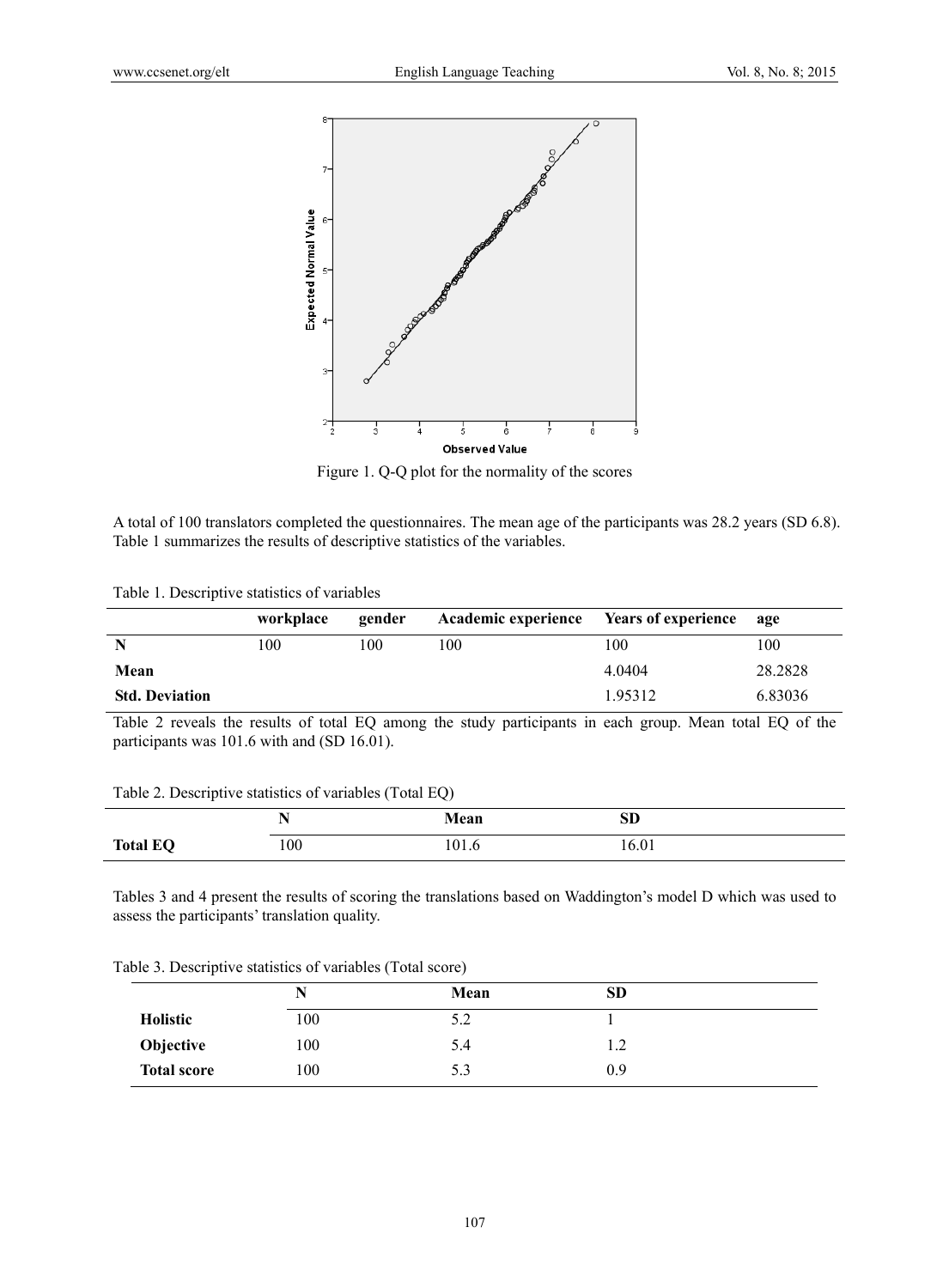#### Table 4. Mean and std. deviation of variables (Total score)

|             | - -<br>. . | Mean | $\alpha$ r<br>עט |
|-------------|------------|------|------------------|
| Total score | 100        | ັ∴   | ∪.∍              |

As explained in part 3, this scoring system makes use of two subjective (holistic) and objective (error analysis) scoring methods, respectively. According to table 3, mean holistic, objective and total score of participants was 5.2, 5.4 and 5.3 with (SD 1), (SD 1.2) and (SD 0.9). Mean total score was finally calculated to be 5.3 with (SD 0.9).

|                 |                     | <b>TOTAL EQ</b> | score   |  |
|-----------------|---------------------|-----------------|---------|--|
| <b>TOTAL EQ</b> | Pearson Correlation |                 | $-.061$ |  |
|                 | Sig. $(2$ -tailed)  |                 | .545    |  |
|                 | N                   | 100             | 100     |  |
| score           | Pearson Correlation | $-.061$         |         |  |
|                 | $Sig. (2-tailed)$   | .545            |         |  |
|                 | N                   | 100             | 100     |  |
|                 |                     |                 |         |  |

#### Table 5. Correlation between total EQ and total score

Table 5 reveals the results of correlation statistical procedure which was run to analyze the relationship between translators' EQ and their translation quality. According to this table, there is not a significant relationship between translators' EQ and their translation quality (sig 2-tailed= 0.54).

# *4.2 Discussion*

# Hypothesis: *There is a significant relationship between translator's Emotional Intelligence and their translation quality.*

The results of the correlation statistical procedure reveal that there is no significant relationship between translator's Emotional Intelligence and their translation quality (p>0.05). Therefore, the second hypothesis of the study was rejected. This finding keeps the controversy over the impact of Emotional Intelligence on translation going as some other studies have claimed a significant relationship in this regard.

On the other hand, as explained before, translation is considered to be both a problem-solving and a decision-making process. From this perspective, Emotional Intelligence plays an indirect role which influences both translation process and translation product. One explanation for this finding could be that in the present study translators' total EQ was measured and used to analyze the data and its subscales were not investigated separately. Another explanation could be the way Emotional Intelligence is being investigated by the researchers. This gives an insight for further research projects with different research designs as the number of studies which have claimed to find a significant relationship is very limited.

#### **5. Conclusions**

A brief review of the literature indicates that the translator's psychological conditions including his/her Emotional Intelligence may influence the translated text. As stated before, translation is also regarded as a problem-solving and decision-making process and Emotional Intelligence has been considered as a factor which contributes to performing such processes. A brief review of the literature indicates that in some studies, translators' Emotional Intelligence was found to affect the quality of the translation product, the process of translating and producing a good translation; while one study did not find a significant relationship between total Emotional Intelligence and translation quality Shangarffam and Abolsaba (2009). This is, of course, in agreement with the results of the present study. On the contrary, in another study, Hubscher-Davidson (2013) found that there is a difference between the trait Emotional Intelligence scores of literary and non-literary translators. As cited in Shangarffam and Abolsaba (2009), in Nassimi's (2009) study, it was also demonstrated that there is a positive relationship between EQ and the quality of translation. Furthermore, Pahlavani and Asroush (2013) and Singureanu (2014) highlighted the importance of Emotional Intelligence for success in oral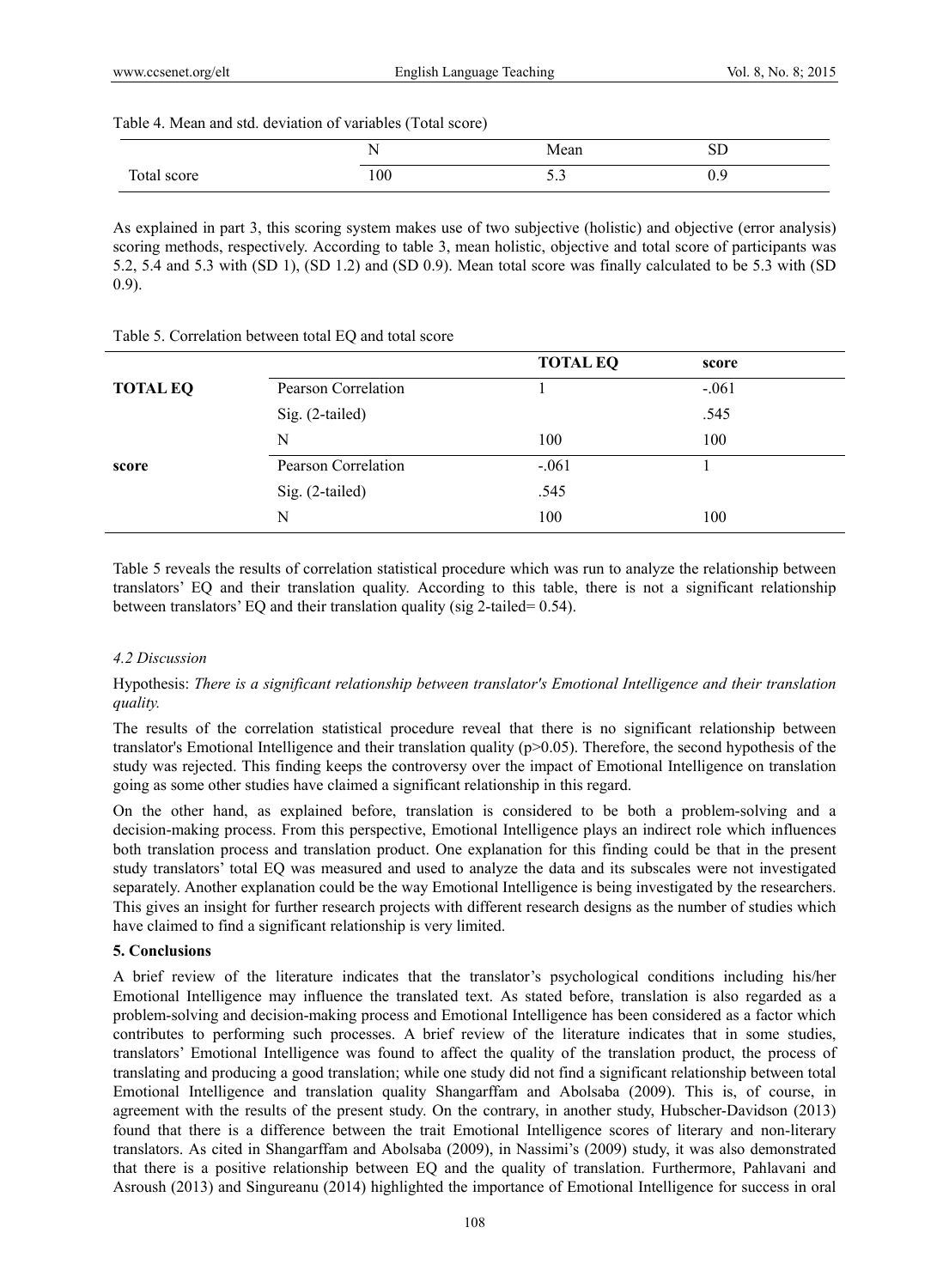translation performance, too. Taking into account the results of the present study, although Emotional Intelligence did not have any relationship with the quality of translation, it is suggested that teachers and professors would better consider the concept of Emotional Intelligence in their teachings of translation materials; it seems that translation quality may be correlated with certain subscales of Emotional Intelligence and not with the total EQ, as some other studies have found statistically significant relationships, this, for sure, leaves the subject open to further research and discussion.

# **6. Implications**

The conclusions drawn indicate that translation educators should not ignore the important role of their students' Emotional Intelligence in the act of translation since translation is both a problem-solving and a decision-making process and these processes are influenced by emotional intelligence. It is also recommended that the translation educational system develops a comprehensive curriculum for the benefit of all students with respect to their emotional intelligence. It is hoped that the findings of the present study will open new horizons for translation trainees and translation trainers, leading to a better insight into the role of individual differences in the act of translating.

# **7. Limitations of the study**

Having acknowledged the limitations of this study, a number of limitations are listed below:

- 1) The first and main limitation of this study was lack of prior research studies on the topic especially on the relationship between Emotional Intelligence and translation quality.
- 2) Another limitation concerns the sample size and lack of available and/or reliable data and access to translators, which might be a significant obstacle in finding a trend and a meaningful relationship.
- 3) As translation quality assessment is still under research and under controversy, the rationale for using each model of quality assessment in translation is open to discussion or may be challenged as a factor to have been influencing the results of such studies.

#### **8. Suggestions for future research**

For those interested to conduct further studies pertinent to the theme of the present research, the following topics are suggested:

- 4) Further studies are suggested to broaden the horizon of whether and how Emotional Intelligence and translation problem-solving, translation decision-making and translation quality may influence each other as a way to make necessary pedagogical changes in the translation studies curricula and translator training programs.
- 5) Although the popular belief is that a high level of EI can predict success, it is suggested that further studies can investigate whether EI may enhance the quality of the tasks completed by translators.
- 6) Another suggestion would be to test the EI level of students at the beginning of the translation course and to correlate their academic results to their EI results and possibly with their IQ scores to verify the relevance of EI for task performance. A second stage of this project would be to follow up on these students after a certain period of time to see what their professional trajectory was and how well they had done in their careers.
- 7) Other studies could be done with the role of various demographic factors such as gender, age, and socioeconomic background, which may have influence on the quality of translation and their interaction with academic experience and Emotional Intelligence.

# **Acknowledgments**

This paper was extracted from a dissertation submitted for Master's degree in English Translation to the department of English, Marvdasht branch, Islamic Azad University in May 2015.

# **References**

Abdolrezapour, P. (2013). The Relationship between Emotional Intelligence an EFL Learners' Writing Performance. *Social and Behavioral Sciences, 70*, 331-339. http://dx.doi.org/10.1016/j.sbspro.2013.01.070

Baker, M., & Malmkjaer, K. (Ed.). (2001). *Routledge encyclopedia of translation studies*. London: Routledge.

Chen, Sh. (2007). Cultural Presupposition and Decision-Making in the Functional Approach to Translation. *Journal of Humanities and Social Sciences, 4*(1)*,* 83-89.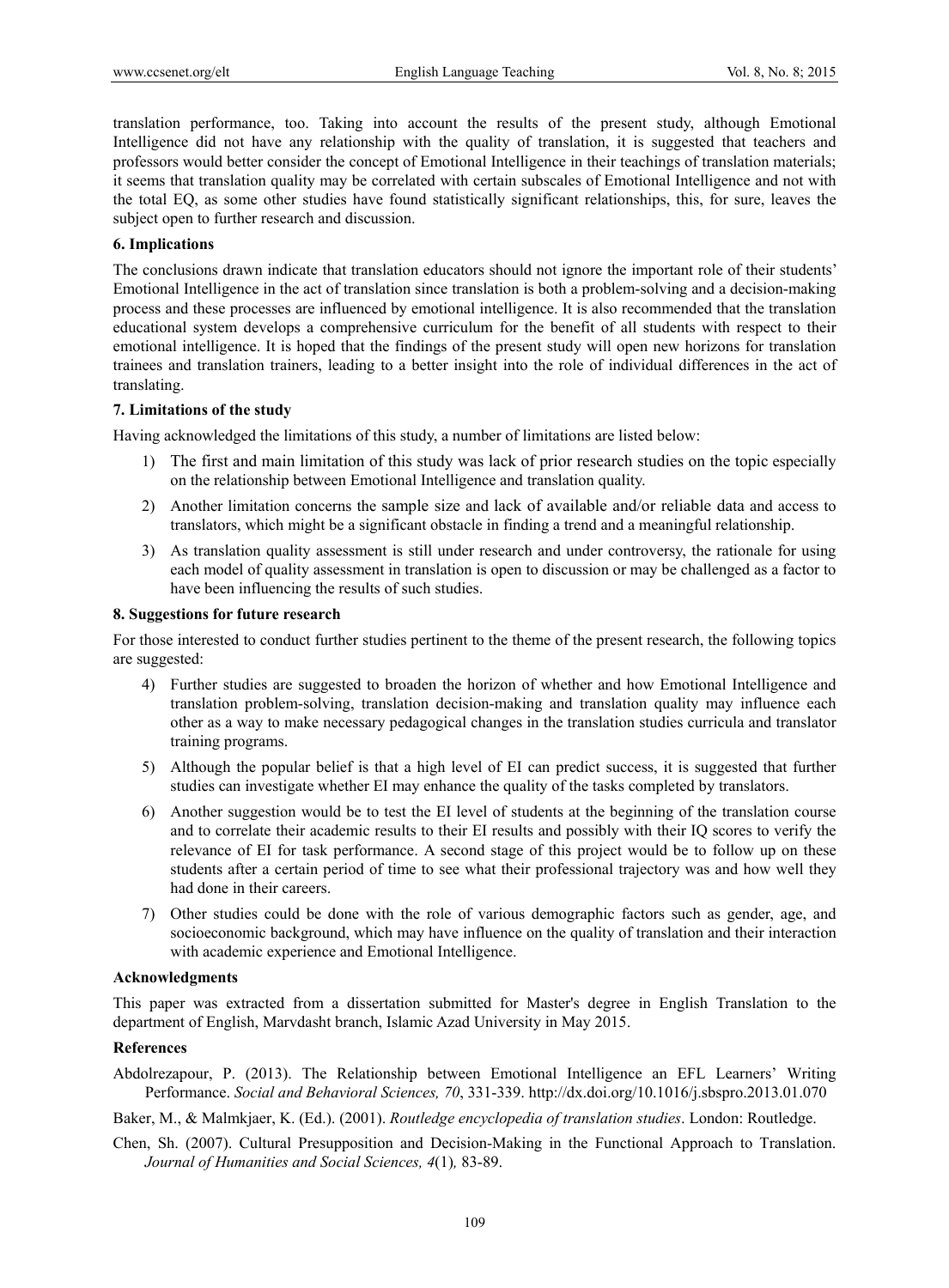- Coba, N. C. (2007). *The latina value scales: Translation and cultural adaptation.* Doctoral dissertation. University of New Jersey, New Brunswick.
- Darwish, A. (1999). Towards a theory of constraints in translation. Retrieved from http://www.translocutions.com/translation/constraints o1.pdf
- Dongfeng, W., & Dan, S. (1999). Factors Influencing the Process of Translating. *Meta: Translators' Journal,* 44(1), 78-100. http://dx.doi.org/10.7202/004616ar
- Farahzad, F. (2003). Sequencing texts on the basis of difficulty in a translation programme. *Translation Studies, 1*(1), 31-44.
- Goleman, D. (1995). Emotional Intelligence: Why It Can Matter More Than IQ. Bloomsbury Publishing, London.
- Hansen, G. (2005). Experience and Emotion in Empirical Translation Research with Think-Aloud and Retrospection. *Meta: journal des traducteurs / Meta: Translators' Journal, 50*(2), 511-521. http://dx.doi.org/10.7202/010997ar
- Hubscher-Davidson, S. (2013). Emotional Intelligence and Translation Studies: A New Bridge. *Meta: Translator's Journal, 58*(2), 324-46. http://dx.doi.org/10.7202/1024177ar
- Hubscher-Davidson, S. E. (2007). An empirical investigation into the effects of personality on the performance of French to English student translators. *The Interpreter and Translator trainer, 2*, 277-279.
- Karimnia, A., & Mahjubi, M. (2013). Individual differences and quality of translation: a personality-based perspective. *Psychology of Language and Communication, 17*(1), 37-64. http://dx.doi.org/10.2478/plc-2013-0003
- Lam, L. T., & Kirby, Susan, L. (2002). Is Emotional Intelligence an Advantage? An Exploration of the Impact of Emotional and General Intelligence on Individual Performance. *Journal of social psychology, 142*(1), 133-143. http://dx.doi.org/10.1080/00224540209603891
- Mavroveli, S., & Sánchez-Ruiz, M. (2011). Trait emotional intelligence influences on academic achievement and school behavior. *British Journal of Educational Psychology, 81*(1), 112-134. http://dx.doi.org/10.1348/2044-8279.002009
- Murphy, K. R. (2006). *A critic of emotional intelligence: What are the problems and how can they be fixed.* New Jersey: Lawrence Erlbaum Association.
- Pahlavani, P., & Asroush, M. H. (2013). The Relationship between Emotional Intelligence (EQ) and the EFL Learners' Oral Translation Performance.
- Petrides, K. V., & Furnham, A. (2003). Trait emotional intelligence: Behavioural validation in two studies of emotion recognition and reactivity to mood induction. *European Journal of Personality, 17*, 39-57. http://dx.doi.org/10.1002/per.466
- Petrides, K. V., Furnham, A., & Mavroveli, S. (2007). Trait emotional intelligence: Moving forward in the field of EI. In G. Matthews, M. Zeidner & R. Roberts, R. (Eds.), *Emotional intelligence: Knowns and unknowns* (Series in Affective Science). Oxford: Oxford University Press.
- Robinson, D. (1997). *Becoming a Translator*. London and New York: Routledge. http://dx.doi.org/10.4324/9780203441138\_chapter\_1
- Schutte, S. (2001). Emotional Intelligence and Task Performance*. Imagination, Cognition, and Personality, 20*(4), 114-135. http://dx.doi.org/10.2190/J0X6-BHTG-KPV6-2UXX
- Sevdalis, N., Petrides K. V., & Harvey, N. (2007).Trait emotional intelligence and decision-related emotions. *Personality and Individual Differences, 42*, 1347-1358. http://dx.doi.org/10.1016/j.paid.2006.10.012
- Shahraki, A., & Karimnia, A. (2011). Waddington's model of translation quality assessment: A critical inquiry. *Elixir Ling. & Trans, 40*, 5219-5224.
- Shangarffam, N., & Abolsaba, A. (2009). The Relationship between Emotional Intelligence and the Quality of Translation. *Journal of Teaching English as a Foreign Language and Literature, 1*(2), 103-114.
- Shipley, N. L., Jackson, M. J., & Segrest, S. L. (2010). The effects of emotional intelligence, age, work experience, and academic performance. *Research in Higher Education Journal, 9*, 1-18.